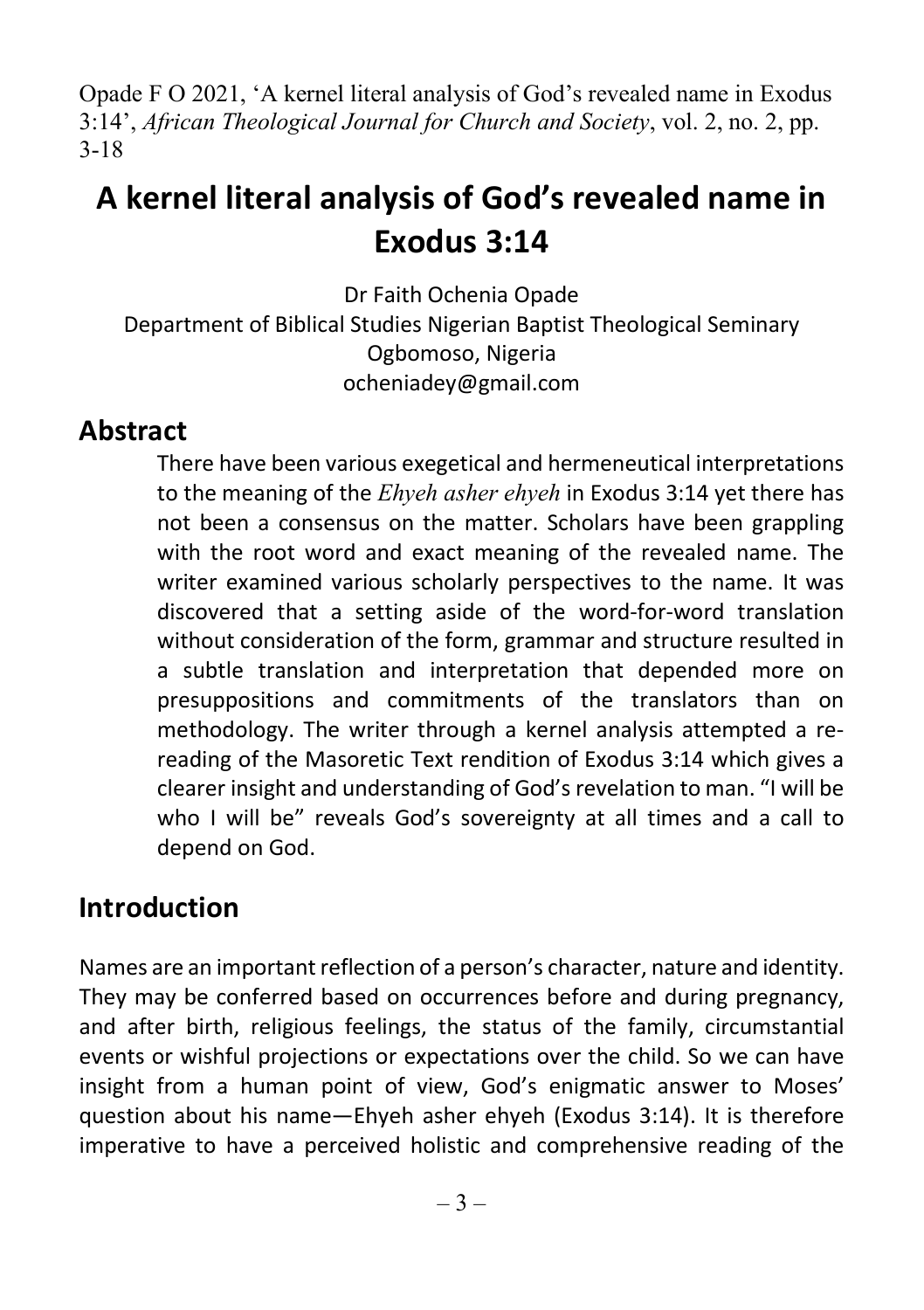expression of God to Moses when he asked God for His name. God in His response to Moses spoke in enigmatic words, for which countless efforts have been made to present the translations and the meaning of these words. "Some due to the inability to properly interpret it have concluded that the words really have no meanings. There has been no consensus as to the meaning of these enigmatic words" (Cronin 2017:1).

God's enigmatic answer to Moses's question about his name—*Ehyeh asher* ehyeh, is usually translated "I am who I am" (Exod. 3:14). This has provoked philological analysis for centuries, often coupled with high philosophical and theological reflection; yet little attention has been paid to the narrative relevance of God's self-designation in the context of the book of Exodus. Although, Douglas K Stuart, William Albright, Michael Grisanti, Victor Hamilton and others have translated Exodus 3:14 and agreed on at least one point, which is that the Hebrew word ehyeh, which appears three times in this verse and is the cause of all the confusion that attends upon it, derives from the verb root hayah meaning 'to be'. This single point of agreement is also where the consensus all but ends.

The attention to the syntactic, semantic, rhetorical, and narrative aspects of God's name in itself and within its immediate context reveals a lot about the nature and attributes of God. Furthermore, the tracking of the revealed name evokes suspense, curiosity, and surprise dynamics in the book of Exodus as a whole. The fine and multiplied dynamism of God's self-naming phrase, it is shown, turns the Exodus narrative into the embodiment of God's name and the crucible of God's narrative identity. Stafford when writing concerning the text reiterates that: "There are good reasons, however, for rejecting the LXX's rendering as an accurate representation of the Semitic thought conveyed by 'ehyeh 'asher 'ehyeh in Exodus 3:14, which thought is in the NWT expressed as "I shall prove to be what I shall prove to be." The translation found in many other English versions assumes a present meaning for ehyeh asher ehyeh that is not well-founded" (Stafford 2012:15).

Spence and Excel (2011:57) opined that "the Septuagint explains rather than translates but it is otherwise unobjectionable". For instance, the Septuagint translates ehyeh asher ehyeh of Exodus 3:14a into Greek as ego eimi ho on, which translates into English as "I am the one who is", and it translates the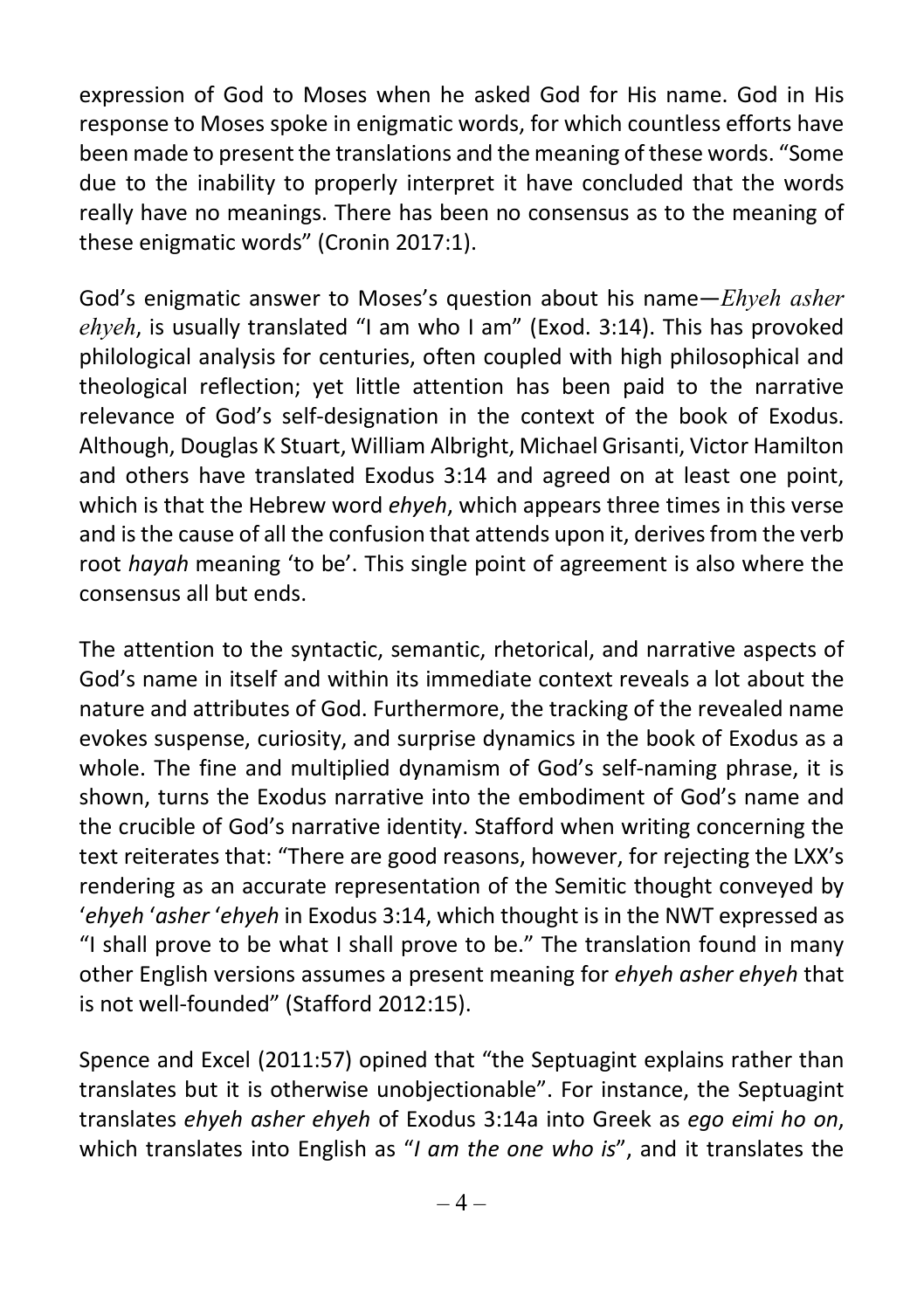absolute ehyeh of 3:14b as "ho on", "the one who is". This earliest of all translations of the Hebrew thus associates the revelation of Exodus 3:14 with the concept of absolute existence. It is especially noteworthy by virtue of being, to this day, one of the very few translations to interpret eyheh asher ehyeh as God's Self-identification to Moses. It is also the first of many to recognise the absolute ehyeh as the Divine name in the verse. However, the Septuagint translation of the verse cannot be an exact rendering of the Hebrew because neither the form of words nor the actual words of the Greek translation allow for that possibility. The imperfect state Masoretic rendition of the four enigmatic words rendered as "I AM THAT I AM" could be re-read as "I WILL BE WHO I WILL BE" as it is in the verb Qal imperfect form of hayah.

The effects of these on the exegesis and hermeneutics of those words constitute exegetical, hermeneutical and theological inadequacy about God's sovereignty. Therefore, the problem which this contribution will address is the contributory and correctional impact that re-reading of the Masoretic text of eyheh asher ehyeh will have on its interpretation and theological application.

### Exodus 3:1-14: Perspective to various interpretations

The reason for diverse translation and interpretations stem from the fact that most scholars from the Septuagint, ego eimi ho on. I am the one who is, emphasise Yahweh as the only existing one. But this translation does not correspond to the Hebrew rendition. It merely explains rather than translate. Albright and Freedman contend that a causative form underlies the *hayah* form of the verb, but this is also a conjecture. The verb is in the qal stem and not the hiphil stem.

According to Dul, Exodus 3 was setting up the salvation event of the whole Old Testament; the deliverance of Israel from the Egyptian specifically Pharaoh. Israel had no means of escape from their bondage to the Egyptians. He opines that "God's deliverance of Israel through Moses was the foundation for the nation of Israel knowledge of who God was and is, and for their faith and trust in Him" (2013:2). The passage expresses redemption and the salvation plan of God for the Israelites which He plans to achieve through Moses. As noted by Cole (1973:20-21), the name contained in this passage "...sums up itself all past revelation (for YHWH is still the 'God of the fathers', even if under a new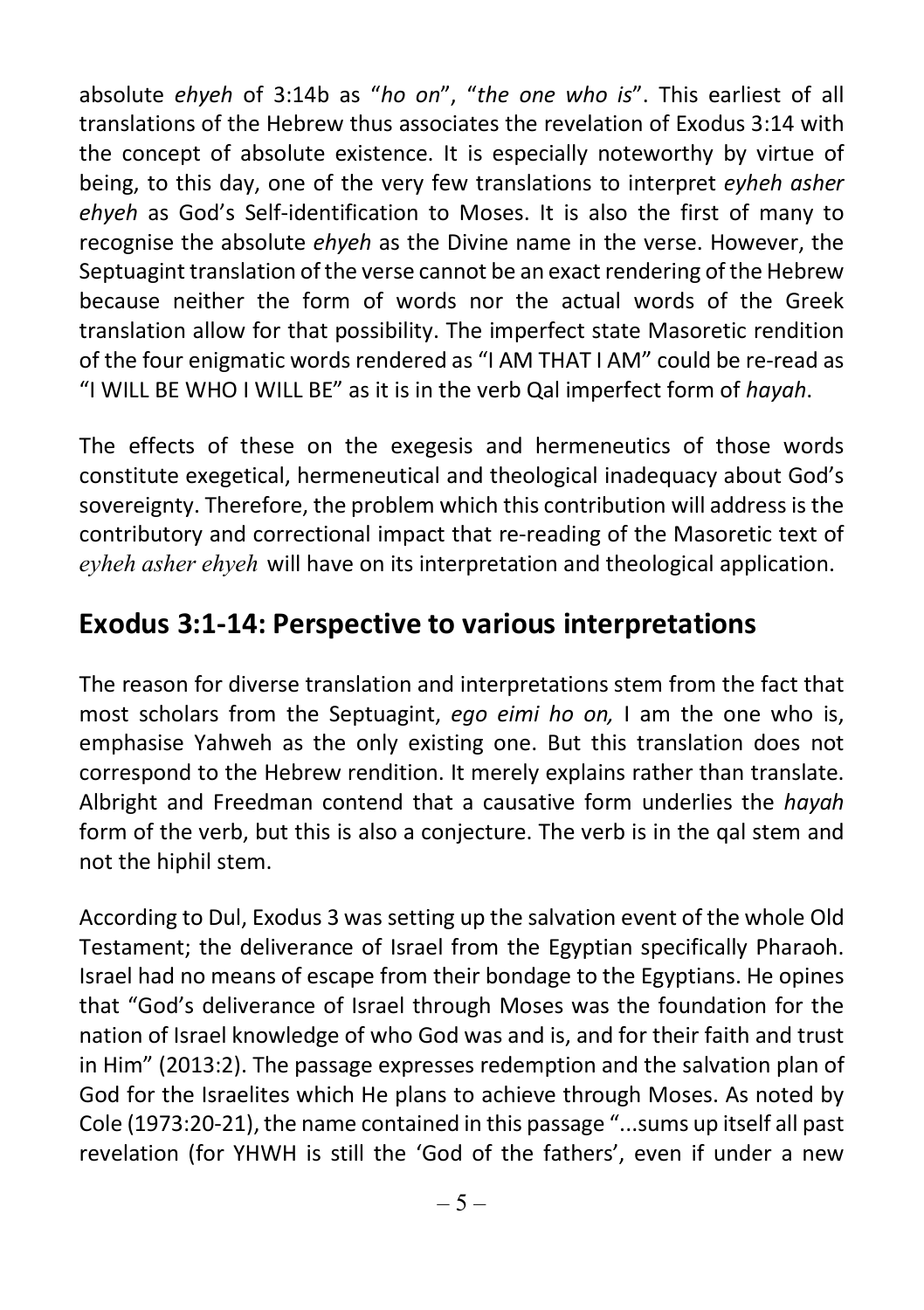name), and it also lies at the very heart of their new experience of redemption and salvation." God is seen as commissioning Moses to go and deliver His people from the bondage, He, however, promises Moses who according to Cole has learnt to distrust himself thoroughly that he will incur the wrath of God, His presence and that the task will be accomplished by Him.

Cole (1973:227) asserts that God answers Moses' doubt when He answers his question concerning 'What he will call His name when his people ask him', however Cole opinions that the answer given by God was a play on YHWH, God's name, interpreting it as "... I will only be understood by my subsequent acts and words of revelation. This statement fits the biblical pattern of Israelite history. Cole's perspective is that of God giving an assurance of divine intervention. This figure expresses "certain nuances of indeterminateness, totality, emphasis or intensity" (Grisanti 1997:1025). Cate (1979:28-33) opines concerning this passage that "God initiated the experience, He reveals Himself to us, and it was a personal experience to Moses. God's warning to Moses never to draw near is an indication that sinners cannot approach Him." Cate further argues concerning Moses's question that "He was not asking hypothetical questions, rather He was voicing what he expected to be the natural reaction of his people. And needs something more than "Who" but "What" and opines that the given answer by God is full of meaning so that no human expression could ever sum it all up. God is consistent, can be relied upon and has unchanging nature."

Zetzsche (2013:1) while explaining the slippery nature of words and the difficulty in pinning down its meaning notes concerning Exodus 3:14 "That's all the more true for words that describe someone as mysterious as God. When Moses asked God to tell him his name, to reveal his identity, God told Moses what he needed to know: ehyeh asher ehyeh or "I Will Be What I Will Be" (Ex. 3:14)." He further iterates that "...as it turns out, this divine revelation in human language is insufficient, as the translation by Jewish translator Robert Alter illustrates. Alter notes that "rivers of ink have since flowed in theological reflection and philosophical analysis of this name," which could also be translated as the more familiar "I Am That I Am," "I Am He Who Endures," and many other possibilities. With this view, Zetzsche and Alter canvassed for formal or dynamic equivalence translation and in other cases a translation that resonates with a modern interpreter.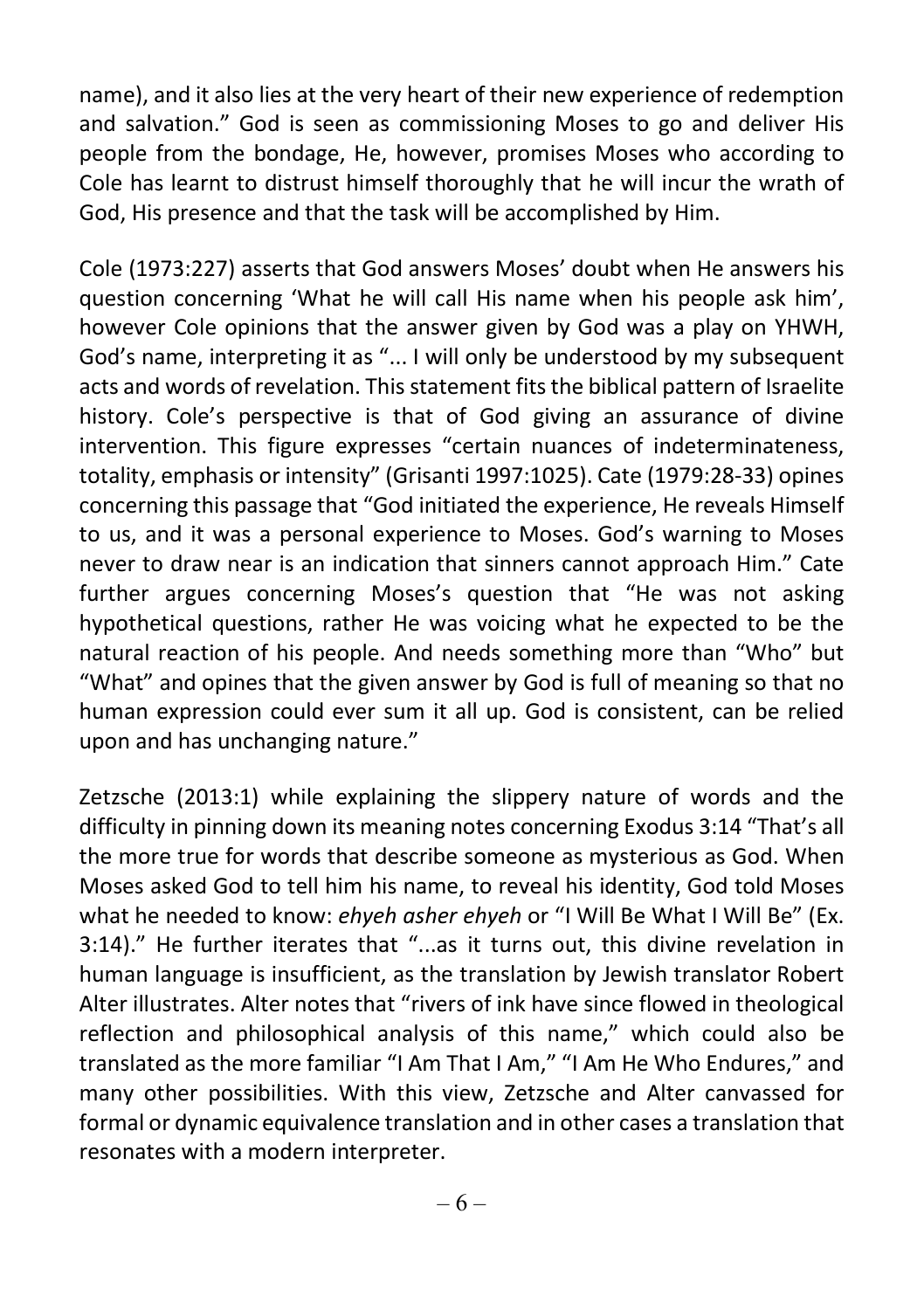Cronin notes that the church fathers and medieval scholars identified the ehyeh of 3:14b as the Divine name that expresses the most fundamental essence of God, an essence that they identified as "subsistent being itself". He reiterates further by quoting Ott that "the Partristic writers and schoolmen (Scholastics) accept the name of the divine Essence given in Ex.3:14, and regard Absolute Being as that concept by which we state the essence of God most fundamentally".

Cronin further states that the works of Jerome, Augustine and Aquinas are among the early and medieval Christian contributions to the verse that are very important. He states that they saw it as an allusion to God's absolute and eternal being. Augustine and Aquinas however identified the ehyeh of 3:14b as a divine name using Septuagint and Vulgate respectively.

Cronin also proceeded to state the interpretation of the verse as offered by Brevard Childs. He offers a substantial and useful commentary on the call of Moses in the course of which he settles on an interpretation that appears to be a somewhat elaborated synthesis of the positions of others before him. He suggests that the ehyeh of 3:14b and ehyeh asher ehyeh of 3:14a are statements of God's unspecified intentions for Moses and Israel respectively, and thus settles on a generally temporal interpretation of the verse. More specifically he suggests that the *ehyeh* of  $3:14$  is a wordplay on the divine name YHWH and that ehyeh asher ehyeh of 3:14a is "paradoxically both an answer and a refusal to answer" on God's part and that God is here announcing "that His intentions will be revealed in His future acts, which He now refuses to explain". However, Cronin had an issue with the interpretation given by Childs because according to him, it does not fully fit the occasion at hand. He proceeds to states the idea given by Noth as he notes the following about Noth's work.

More interesting is Noth, who identifies the ehyeh of 3:14b as a divine name, and even suggests that it "unmistakably hints at the name Yahweh in so far as an Israelite ear could immediately understand the transition from ehyeh to Yahweh merely as a transition from the first to the third person, so that the name Yahweh would be understood to mean 'He is'".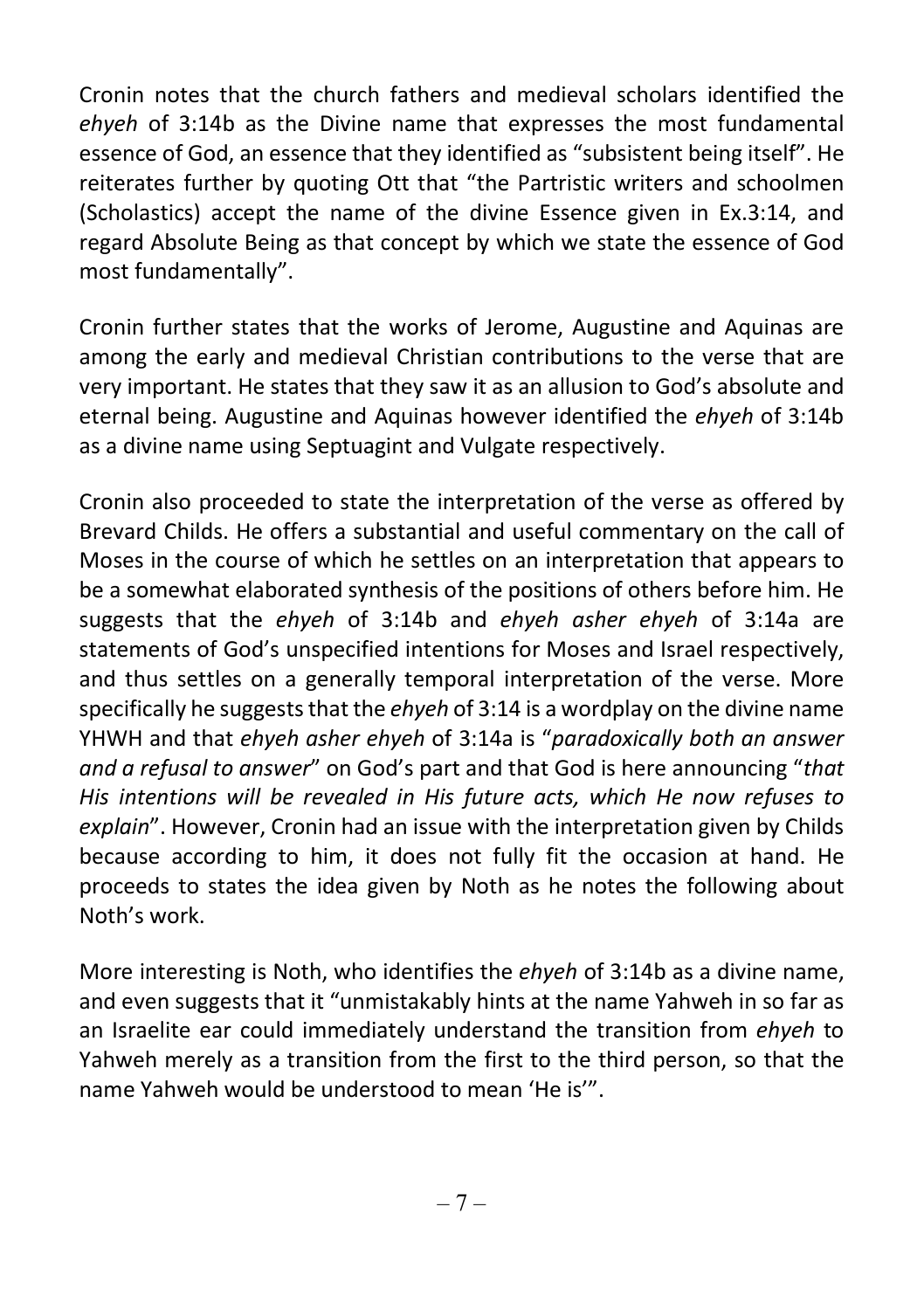He however notes that Noth's interpretation approximates those of Recanati, Rashbam, and Ibn Ezra who are Jewish scholars.

Pannell (2006:351-353) whose work on this passage especially verse 14 opines that either one or both of ehyeh is a cohortative and if that is the case "We have a divine resolution or emphatic wish-intention, perhaps as a result of an inward deliberation, in which God places stress on his own being" He stresses further that the emphasis is not on creation, action, or the like, per se; rather, it is an issue of self-determination or control over his own being, and further opines that another way of expressing this idea might be "No one controls me but me!"

Beitzel (1980:5-20) explaining this verse opines that "What kind of a God are you?" Moses queries, to which the Lord responds in kind, "I will be what I will be." And interpreted it to mean "God is affirming that in His essential character He will not be the product of human thought or manipulation, unlike the Egyptian deities with which the children of Israel would have been eminently familiar." This statement corroborates the interpretation offered by Pannell that no one can control God but rather He chooses what and who He wishes to be. Wenstrom (2011:20) corroborates this idea when he opines that "Yahweh is sovereignly independent of all creation and His presence signifies the fulfilment of the covenant." Radmacher, Allen and House (2004:41), in an attempt to interpret the meaning of the verse opines that "the one who spoke to Moses declared Himself to be the Eternal one – the uncaused and independent, and thus they see the I AM in the Absolute Sense.

The verse is also seen to have referred to as God's name and it is a name that expresses the truth that God has always existed and will always exist (Adeyemo 2006:91). However, Sacks sees in God's revelation to Moses an indication of His evolving nature, a reference to the future tense. He is unknowable beforehand. Even though God keeps His promises, reflecting His faithfulness, He is not predictable: He awaits us in the future (Sacks 2009:1).

Pink (1981:44) in his work, Gleanings from Exodus, argues that there is a depth concerning this verse which no finite mind can fathom. He opines that "I am that I am" announced that the great God is self-existent, beside whom there is none else. Without beginning, without end, "from everlasting to everlasting"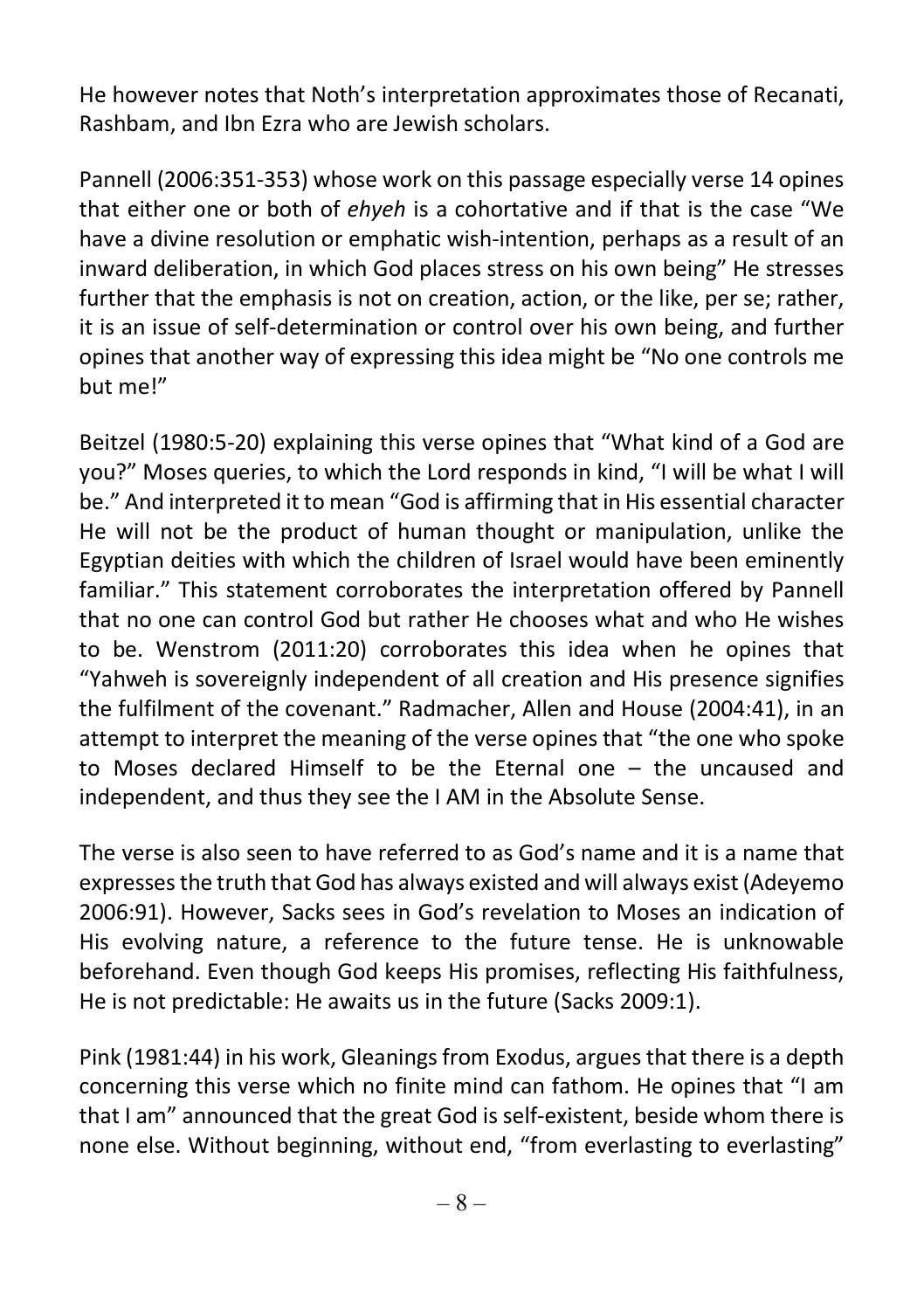He is God. He is always the same, eternally changeless. Roosma (2009:15-17) however sees this verse as a verse that reveals God's relationship with humans which are the crown of his creation. The verse speaks of God's ever presence with people. Martin (2012:1) following the translation offered by Martin Buber and Franz Rosenzweig also approves of this interpretation stressing that the "Being" of God is seen in being there with and for His people. Stafford (2012:8) considering the interpretation given by Gianoti who sees the verse as being futuristic opines that this verse can be seen as a promise of God to Israelites by saying that "God will become the solution to the need of the Israelites."

One thing is evident from the foregoing, that most of these translations and interpretations have set aside the formal dynamic equivalence theory of translation, which advocates a word-for-word or literal translation that attempts to transmit the message of one language in another language taking care not to alter the structure and form of the original language. They have tampered with the translation so that they could respond to the message within the context of their culture or Israelite history. The resulting translation seems to depend more on the presuppositions and commitments of the translators than it does on what methodology or theory they followed. Scholars are interpreting from a sense in which they are attempting to grasp the existential nature of God or his actions over space and time. Scholars must have over-stretched the theological significance of the root hayah to account for the diverse opinions.

### A kernel literary analysis of Exodus 3:14

The text for this study is located in the book of Exodus, the second book of the Pentateuch of the Old Testament in the Christian Bible (Hill& Walton 2000:63). The book of Exodus is also the second book of the Jewish Hebrew Bible "Tanak", where it is called weelleh shemoth "And these are the names" and are usually shortened to Shemoth, "Names" (Hill& Walton, 81). The English title of the book Exodus "A going out" is gotten from the Septuagint and the Latin's Vulgate (Walvoord& Zuck 2000); this title captures the dominant theme of the book, 'a departure' or 'a going out', Exodus 19:1.

Exodus continues with Genesis's account. Clyde Francisco declares that the fact that book begins with a conjunction 'And' implies a strong link with the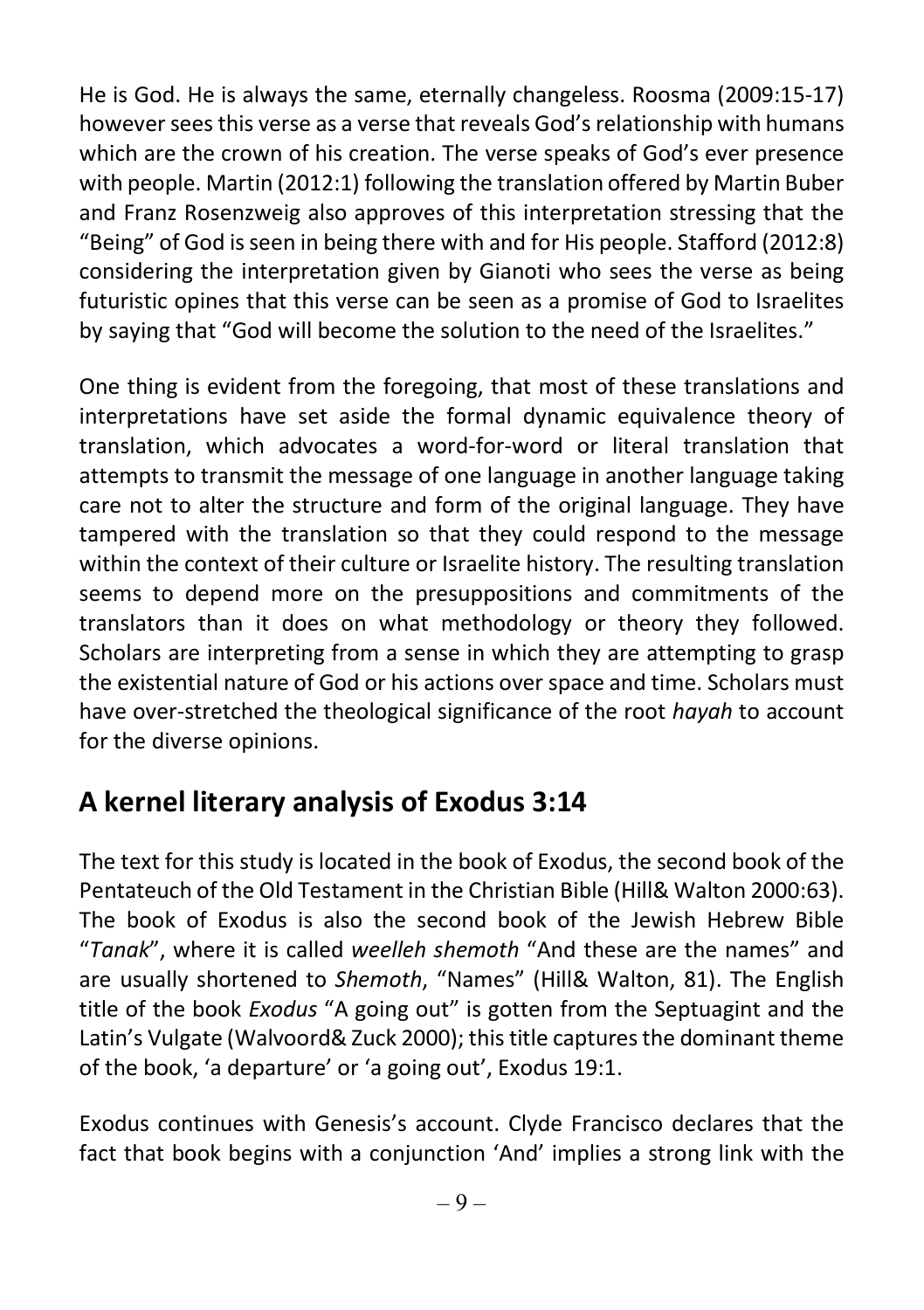first book of the Torah which continues a preceding narrative. Dillard and Longman III added that the opening phrase in the book restates a phrase in Genesis 46:8 in which both passages name the sons of Israel who migrated to Egypt during Joseph's era (Francisco 1977:75). Even though Exodus continues the story of Genesis, there is, however, a large space of time between the two books. The ending of Genesis features a small extended (Jacob's) family doing well in Egypt, however, at the dawn of Exodus the people have escalated to a large group living under malicious oppression (Longman III & Dillard 2007:63).

There are two main purposes for writing the book of Exodus: historical and theological. Historically, the book narrates the miraculous deliverance of the Israelites from the tyranny of Pharaoh in Egypt, their transit to Mount Sinai and their nurture into nationhood. Theologically, it expresses the constitution of Israel; Cate (1987:149) suggests two focal points of the constitution. Firstly, "God's redemption of Israel as a result of His free choice of them to be His people, and secondly His uniting Himself to them through the covenant at Sinai". It highlights how God through love fulfil his age-long promise to Abraham by multiplying his descendant into a nation and renewing the covenant of grace on a national basis (Francisco, 76).



### Kernel's literary analysis of Exodus 3:14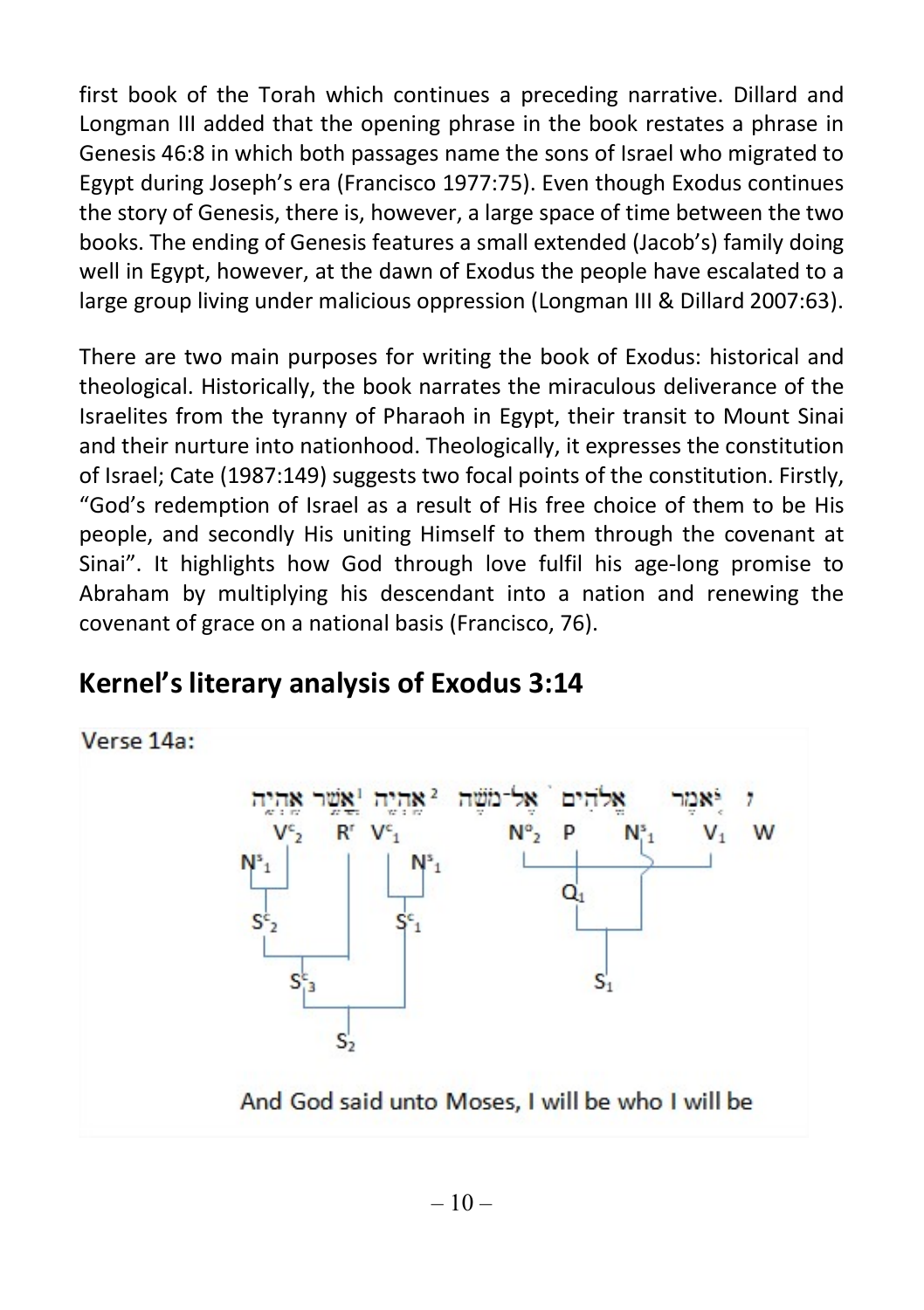Step 1:

- (a) The elided object of the first verb  $V_1$  (He said) is restored as  $N_{1}^s$ , which is understood from the context to be "God."
- (b) The subject of the elided copulative verb  $V_{1}^{c}$  and  $V_{2}^{c}$  (*I* will be) was elided and is restored as  $N_{1}$ ; context reveals that its referent is "I, God will be"

From (b) above, verse 14a will be

 $\sigma$ ויֹאמר אלהים אל־משה אֲ $[s]$ אַלהִים] הוה וואמר ויֹאמר ו

And He said God unto Moses, I [God will be] who I [God will be]

The dependent relationship before deletion takes place; the second shows the final result after deletion. Brackets enclose the redundant constituent that gets deleted.

(c) Relative pronoun  $R^r$  signals the fact that subject of the copulative verb  $V^c_1$ has a modifying verbal phrase (I will be)

Step 2:

- (a) Nouns  $N_1$  (God) and  $N_2$  have no modifiers and stand alone as an independent constituent.
- (b) The verb V has been granted first position prominence because of the Waw consecutive idiom, thus splitting the predicate.

Step 3:

- (a) Noun phrase  $Ns_1$  is the subject because it has grammatical concord with the verb; it follows the verb which has been granted first position prominence, is determinate, and the only candidate.
- (b) Noun  $N^{\circ}$  (Moses) is the genitive object of verb V (he said) by means of preposition P (to/unto), declaring the recipient of the speech and forming the predicate Q (said to Moses).
- (c) The pronoun of the elided copulative verb of the sentence  $V^c_1$  is restored then formed  $S_{1}^{c}$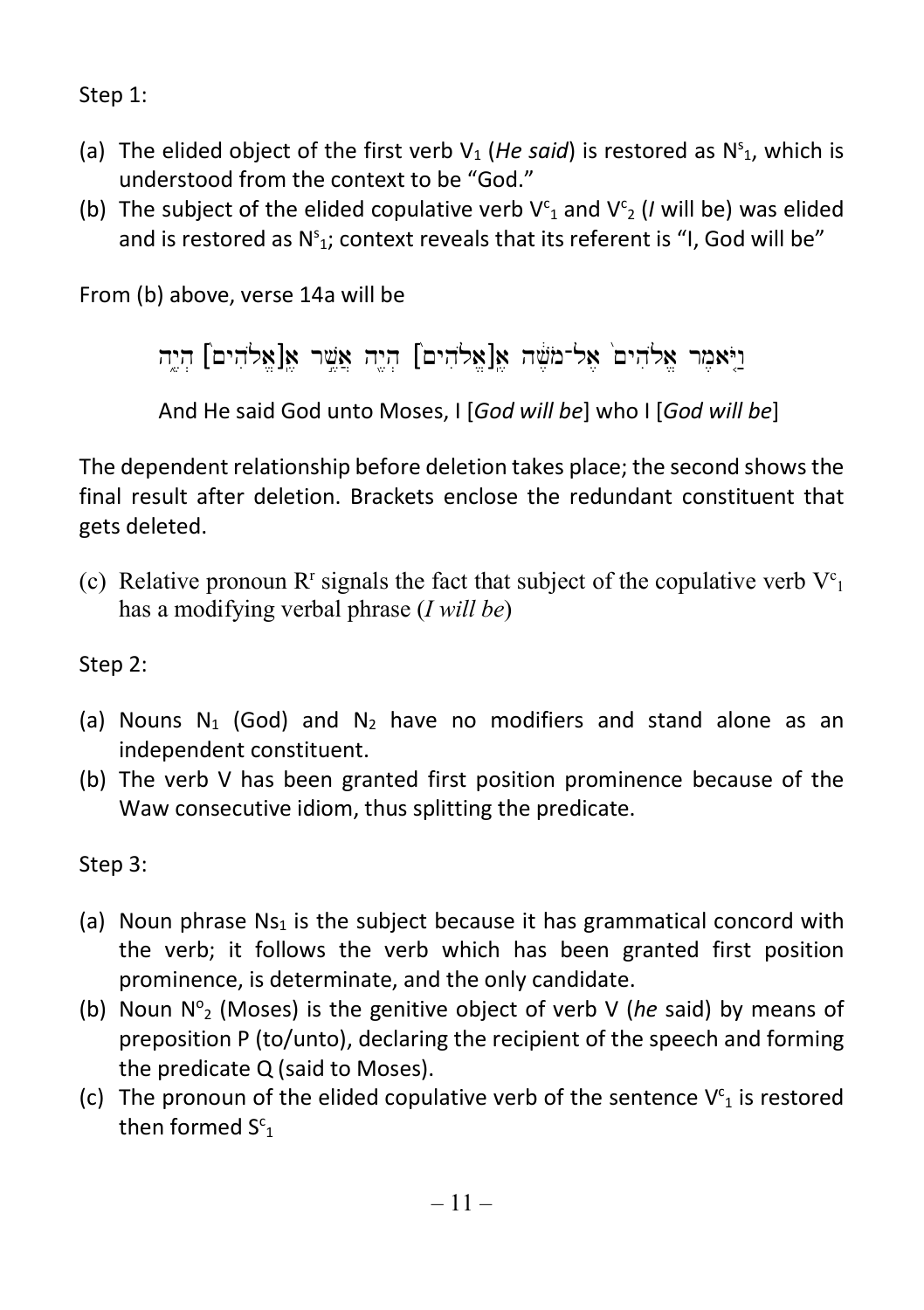(d) The pronoun of the elided copulative verb of the sentence  $V^c_2$  is restored then formed  $S<sup>c</sup>_{2}$ 

Step 4:

- (a) Subject noun phrase  $N_{1}^{s}$  and predicate Q form sentence S<sub>1</sub>.
- (b) The sentence  $S^c_2$  and the R<sup>r</sup> formed  $S^c_3$  (Relative Clause)
- (c) The pronoun of the elided copulative verb of the sentence  $V<sup>c</sup>_{2}$  is restored then formed  $S<sup>c</sup>_{2}$
- (d) The pronoun of the elided copulative verb of the sentence  $V<sup>c</sup>_{2}$  is restored then formed  $S_{2}^{c}$



#### Step 1:

- (a) The elided object of the first verb  $V_2$  (He said) is restored as noun phase  $N_{1}^{s}$ , which is understood from the context to be "God."
- (b) The subject of the elided copulative verb  $V^c$ <sub>3</sub> (*I* will be) was elided and is restored as  $N^{s}$ <sub>1</sub>; context reveals that its referent is "I, God will be"

#### Step 2:

(a) Noun N2 (Sons) modifies construct noun J1 (Sons), forming genitive noun phrase N3 of menu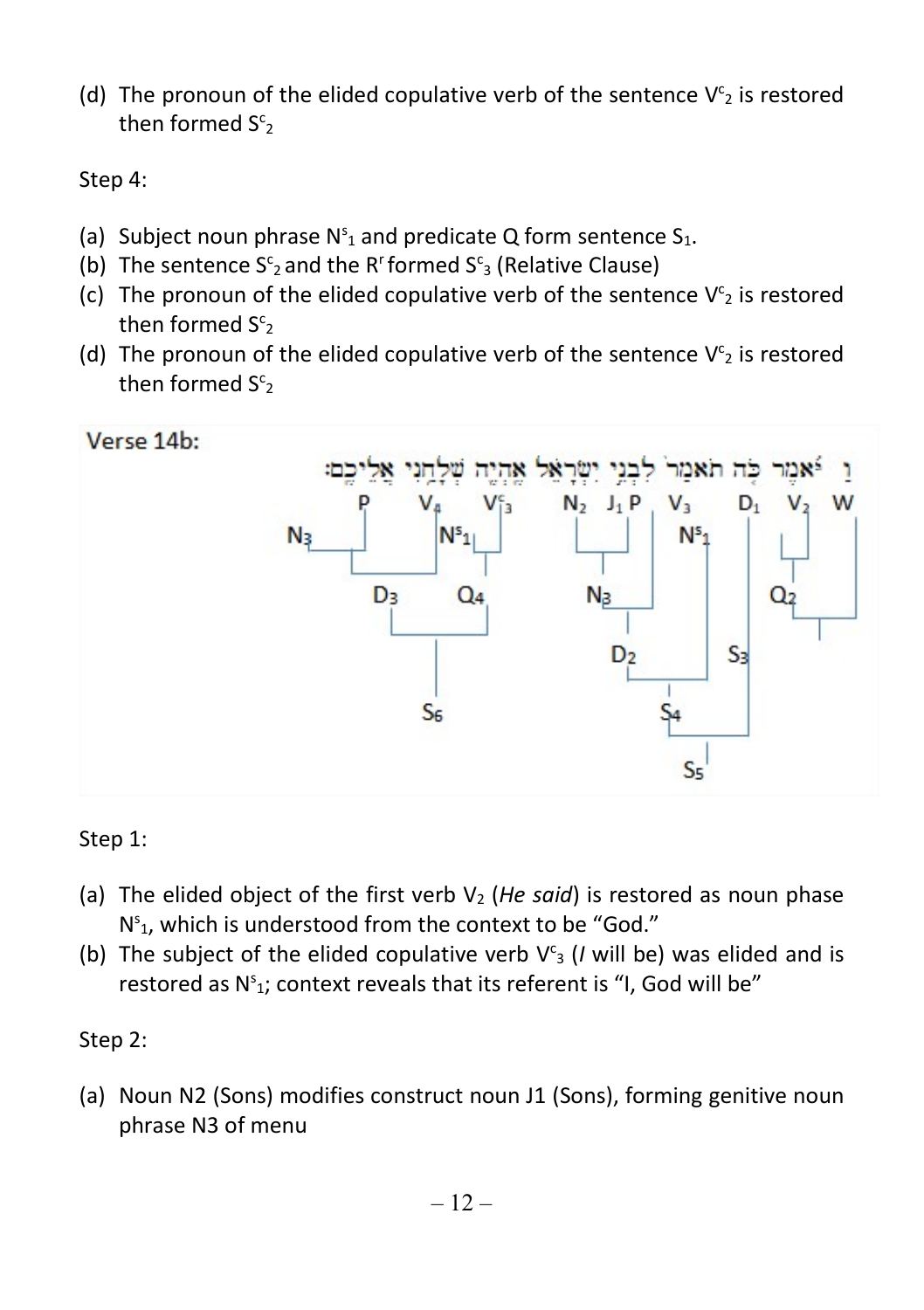(b) Noun phrase N3 is governed by preposition P, forming temporal adverbial phrase D2, specifying who the words were spoken to

Step 3:

- (a) Noun N3 (Sons of Israel) is the genitive object of verb  $V_3$  (he said) by means of preposition  $P_2$  (to), declaring the recipient of the speech and forming the predicate  $Q_3$  (said to Sons of Israel).
- (b) The pronoun of the elided copulative verb of the sentence  $V<sup>c</sup>_{2}$  is restored then formed  $O<sub>4</sub>$

Step 4:

- (a) Subject noun phrase  $N_{1}^{s}$  and predicate Q form sentence S<sub>1</sub>.
- (b) Adverb phrase D1 is an adjunct modifying sentence S2, specifying when the event of S5 happened.

Re-reading of the Masoretic text rendition of Exodus 3:14

In Exodus 3:14 the Masoretic word אִהְיֶה is in the future tense which indicates a continuation of God's immanence. As stated by Robert Ellis (2006:222) in his book titled Learning to Read Biblical Hebrew: An introductory Grammar, under the connotation of verb tenses submits that,

… the perfect and imperfect tenses of the indicated verb do not convey the temporary ideas of past, present, or future in the way that English tenses do. Instead the Hebrew perfect typically indicates a completed action or state, while the imperfect usually indicates an incomplete action or state.

He further iterates that, "the perfect implies the perspectives of an outsider, viewing an event or state as a unity or whole from beginning to end, while the imperfect implies the perspectives of an insider, viewing an event or state as something that is unfolding." Also, James Price (2006:126-131), stated that the Imperfect aspect (specified by the imperfect conjugation) expresses incomplete action, state or relationship. The incomplete action may be due to various uncertainties (future time, non – indicative moods). Semantic content determines how the imperfect aspect is to be interpreted and translated with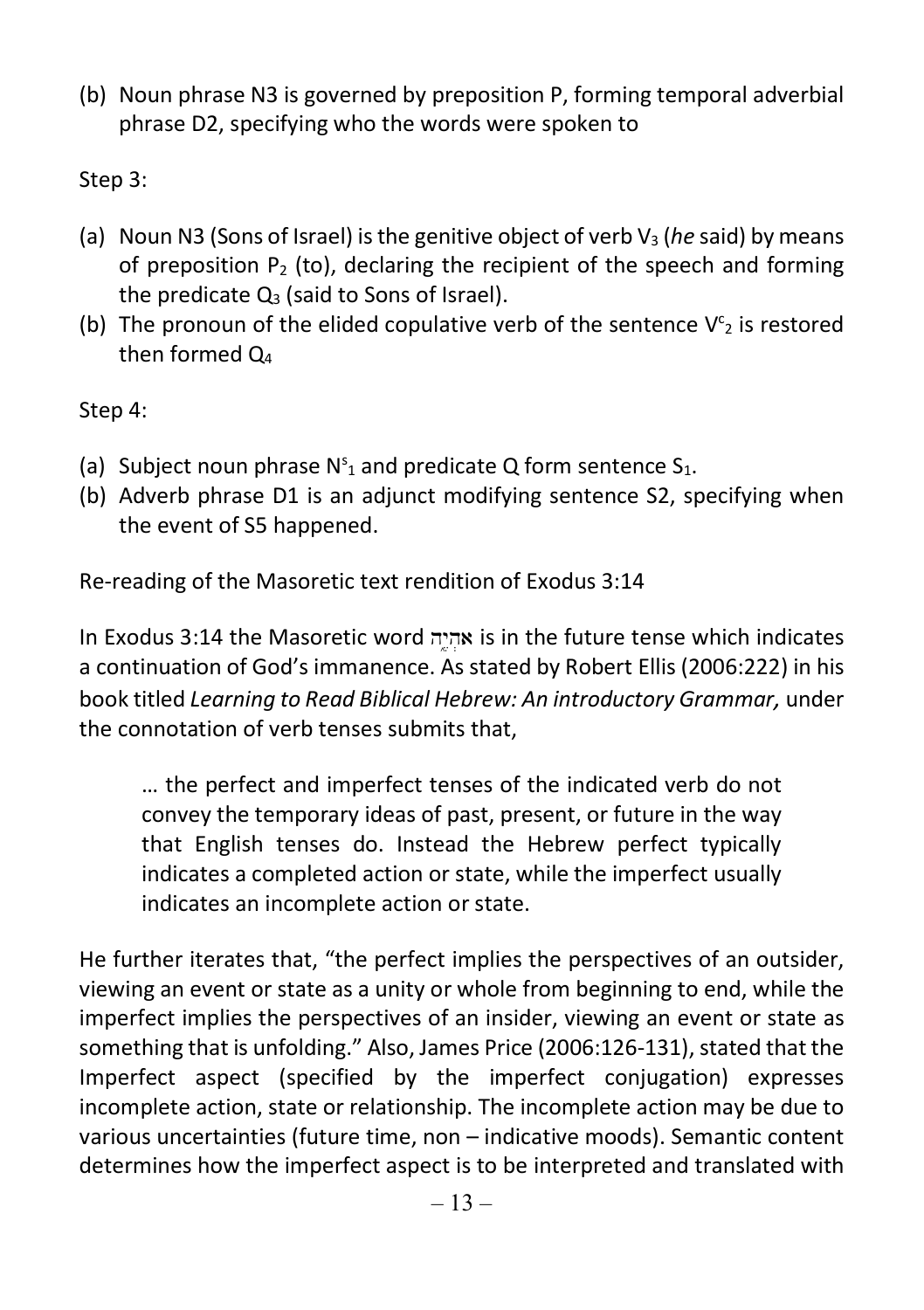respect to their various senses. An imperfect aspect could be timeless incomplete action, past time incomplete action, present time incomplete action or future time incomplete action.

Hence, from the above submissions, אהיה אשר אהיה, (eyheh asher ehyeh) Exodus 3:14 which is commonly interpreted as I AM that I AM, the אהיה in verse 14 can be alternatively rendered as I WILL BE WHO I WILL BE, using the Formal Equivalence translation approach. This approach is applied by the writer in the view that it will ensure that the grammar, form and structure of the source language are retained rather than being altered.

### Application of the re-reading

The implication of the re-reading of the biblical texts is to appreciate the spiritual insights that depend upon the words, and textual variants do not 'affect' or 'alter' or 'modify' doctrine. The only objective and justification of textual re-reading are that its emended text should give access to clearer insight and deeper faith. The text re-read does not imperil belief in God but it can and does contribute to the understanding of God as to His revelation and relation to man. Hence, the primary implication of this study for application is to understand that man is responsible for the way God reveals Himself to human beings. God who is awesome, trustworthy, infinite and self-existent, who has pre-existed will reveal himself to man as man has thought of him. In this text, he simply told Moses "The way you see me is who I will be. I will be who you say I am, whatever you say I am to you is what I am." As such God was saying to the extent to which you can conceive me is who I am to you.

From the text, only Yahweh uses the '*I will'* statement. This statement reveals the strength of God. Moses's  $I$  am statements, on the other hand, are expressions of his weakness. It is because of Moses' statements of weakness that Yahweh's I will statements are meaningful. The people's future depends upon their confidence in Yahweh's future.

The passage also suggests divine vulnerability, divine power, divine faithfulness, and divine presence. In making known his name, God makes known his resources which are available to all. Christians today may gain great courage from God's self-revelation to Moses in the wilderness. We can take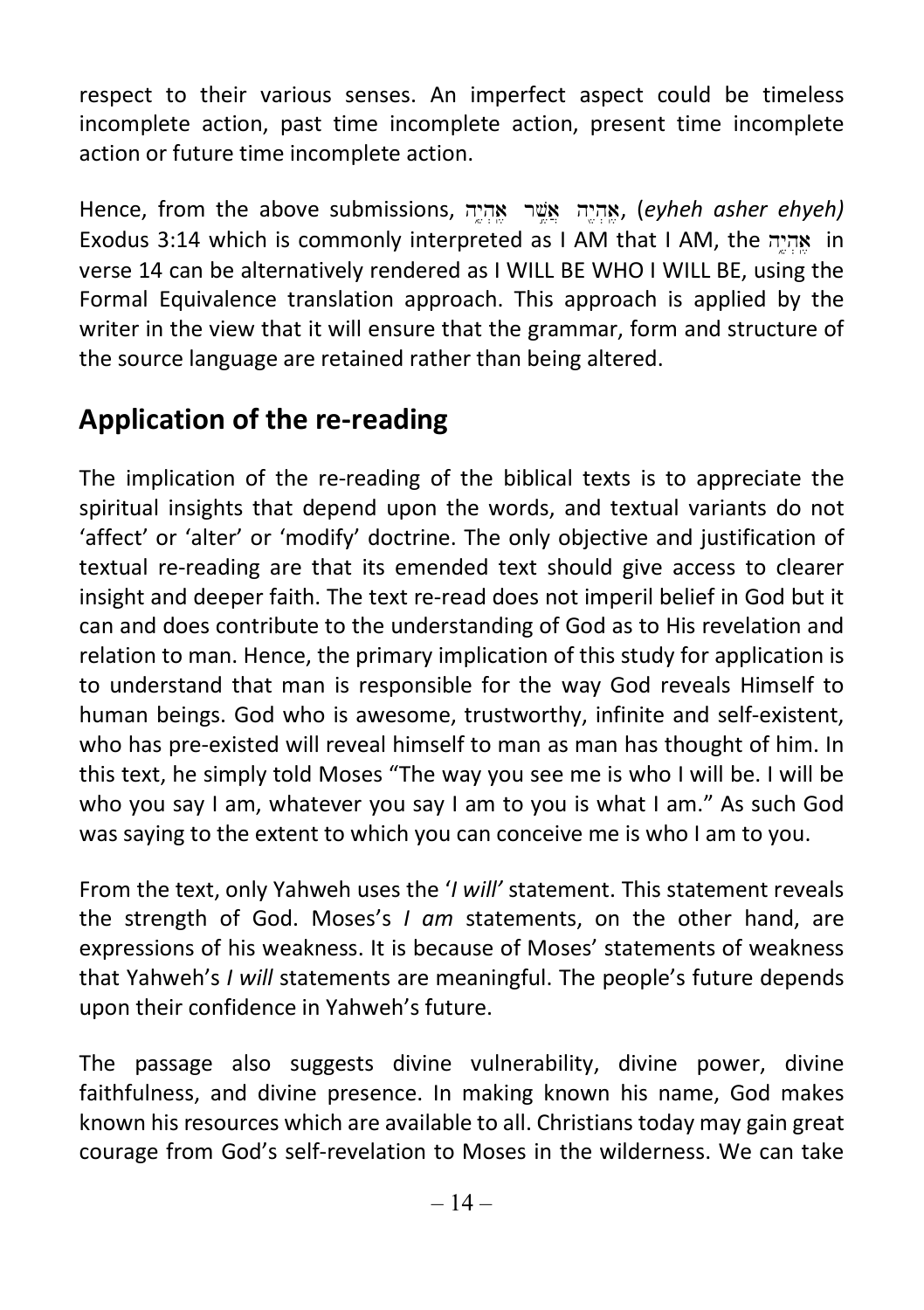comfort that when He calls us to action, He is not sending us by ourselves. Rather, He Himself will go with us and give us the ability to carry out our work. We can rest in the knowledge that our success does not depend on who we are, nor will it be hindered by our past or the obstacles ahead. Instead, we may know that our success is directly linked to our connection with the allpowerful, all-consuming self-existing One.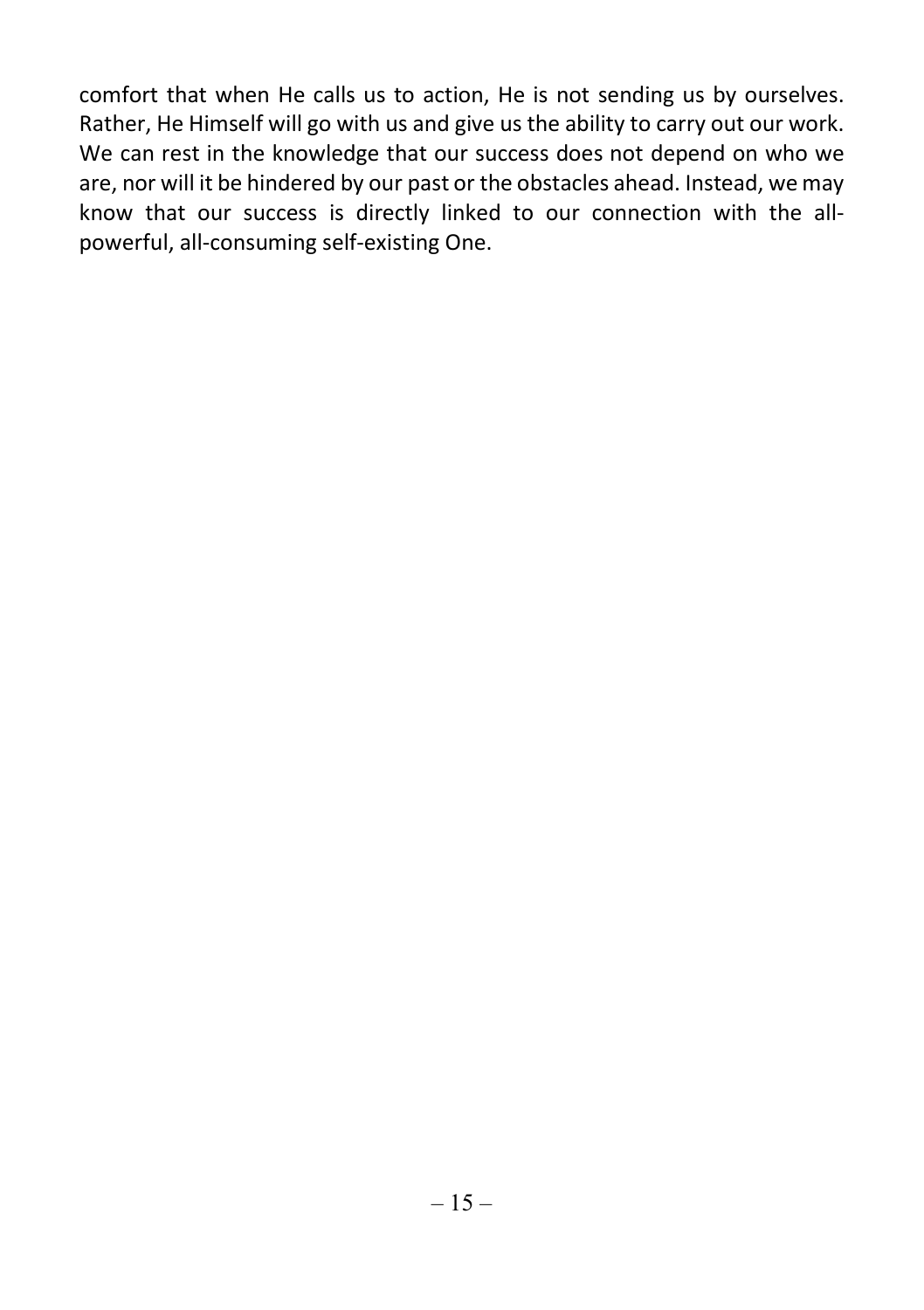## Bibliography

Adeyemo, T., ed., 2006, Africa Bible Commentary, WordAlive, Nairobi.

Beitzel, B.J., 1980, 'Exodus 3:14 and the Divine Name: A case of Biblical Paronomasia', Trinity Journal 1, 5-20.

Cate, R.L., 1979, Layman's Bible Book Commentary, Broadman Press, Nashville.

Cate, R.L., 1987, An Introduction To The Old Testament And Its Study, Broadman Press, Nashville.

Cole, A.R., 1973, Exodus: An Introduction and Commentary, Inter-Varsity Press, Leicester.

Cronin, K.J., The name of God as revealed in Exodus 3:14: An explanation of its meaning, viewed 15 August 2018, from https://exodus-314.com/wpcontent/uploads/2021/08/the-name.pdf

Cronin, K.J.,2017, "Exodus 3:14" in Christianity, viewed 15 August 2018, from https://www.exodus-314.com/files/the\_names.pdf

Dul, J., 2013, 'A Living God', A sermon preached at Trinity Lutheran Church, Churchbridge, SK.

Earl, R., Allen, R. and House, W.H., eds., 2004, Nelson's New Illustrated Bible Commentary, Thomas Nelson, Nashville.

Ellis, R.R., 2006, Learning to Read Biblical Hebrew: An introductory Grammar, Baylor University, Texas.

Francisco, C.T., 1977, Introducing The Old Testament, Revised Edition, Broadman, Nashville.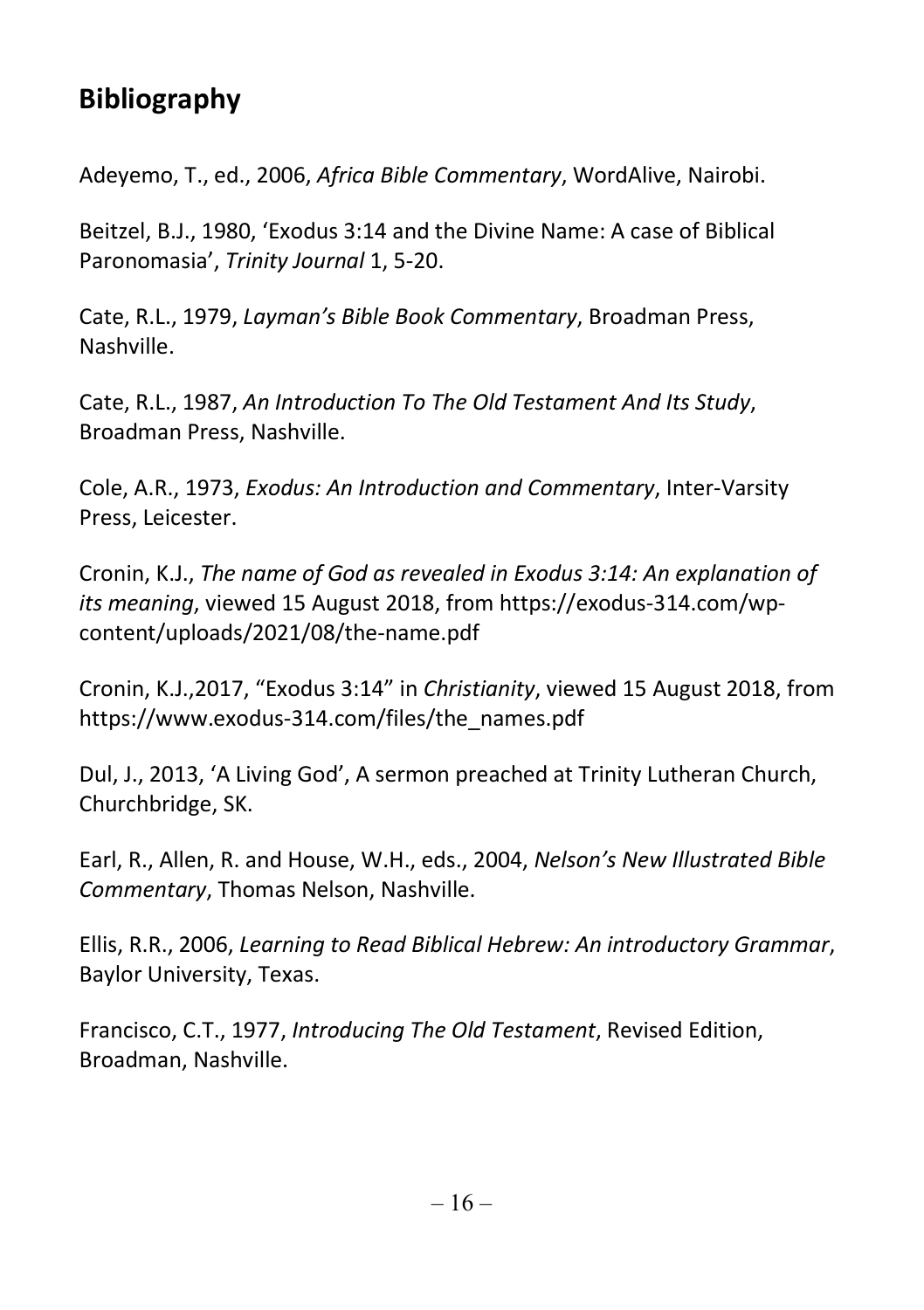Grisanti MA, t'b II. In WA VanGemeren (ed).New international dictionary of Old Testament theology and exegesis (vol. 4), (Grand Rapids: Zondervan, 1997), 314-318.

Hill, A.E. and Walton, J.H., 2000, A Survey Of The Old Testament, 2nd edition, Zondervan, Grand Rapids.

Longman III, T. and Dillard, R.B., 2007, An Introduction To The Old Testament, Inter-Varsity Press, Nottingham.

Martin, J., 2012, The Scandal of Divine Presence, viewed 16 August, 2018, from https://papers.ssrn.com/sol3/papers.cfm?abstract\_id=1975063

Pannell, R.J., 2006, 'I Would Be Who I Would Be! A Proposal for Reading Exodus 3:11-14', Bulletin for Biblical Research 16(2), 351-353.

Pink, A.W., 1981, Gleanings in Exodus, viewed 15 August, 2018, from https://www.monergism.com/thethreshold/sdg/pink/Gleanings%2520In%25 20Exodus%2520-%2520Arthur%2520W.%2520Pink.pdf

Price, J., 2016. An Exegetical and Expository Syntax of Biblical Hebrew, n.p.

Roosma, A.H., 2009, The Magnificent and Most Lovely Name of the God who was there, who is there and who will be there, viewed 1 January 2019, from https://www.academia.edu/9801902/The\_magnificent\_and\_most\_lovely\_Na me of the God Who was there Who is there and Who will be there

Sacks, J., 2009, Future Tense-A Vision for Jews and Judaism in the Global Culture, Hodder and Stoughton, London.

Stafford, G., 2012, Jehovah's Witnesses Defended: An Answer to Scholars and Critics, Elihu Books, Murrieta.

Spence, H.D.M and Excell, J.S., 2011, The Pulpit Commentary vol.1 Genesis and Exodus, Hendrickson, Massachusetts.

Walvoord, J.F., and Zuck, R. B., 2000, The Bible Knowledge Commentary, Cooks, Colorado Springs.